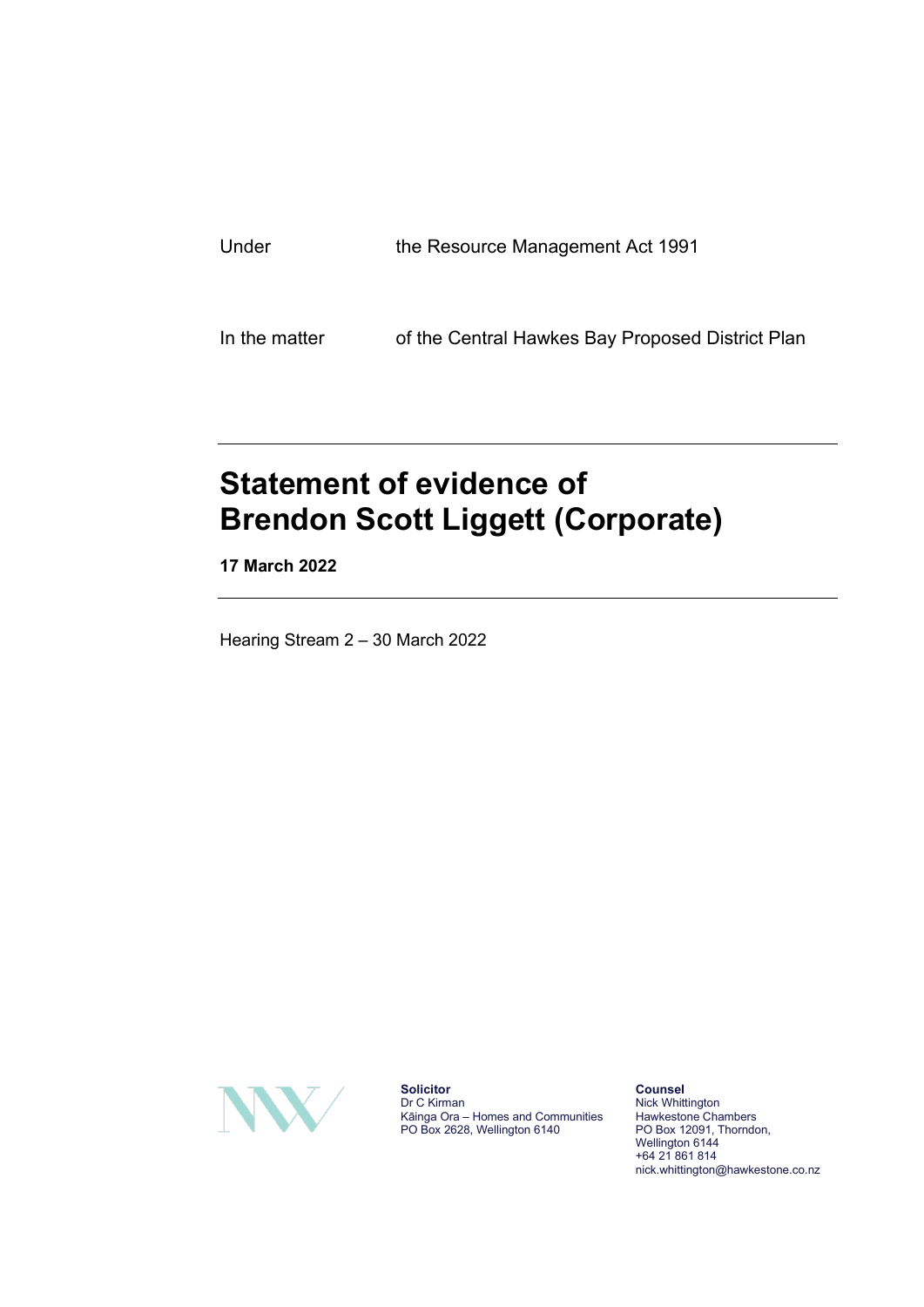## **Statement of evidence of Brendon Scott Liggett (Corporate)**

#### **1 Introduction**

- 1.1 My name is Brendon Scott Liggett. I hold the position of Manager Development Planning at Kāinga Ora – Homes and Communities. I have a Bachelor of Planning from the University of Auckland. I have held roles in the planning profession for the past 20 years and have been involved in advising on issues regarding the RMA and District Plans.
- 1.2 My experience includes four years in various planning roles within local government. For the past 16 years I have been employed by Kāinga Ora (formerly as Housing New Zealand).
- 1.3 I have been providing development planning expertise within Kāinga Ora (including as Housing New Zealand) since 2006. In this role I have:
	- (a) Undertaken assessment and identification of redevelopment land within the portfolio.
	- (b) Provided input into Kāinga Ora's strategic land planning, including the Asset Management Strategy, various investment and land use frameworks, and various structure plan processes.
	- (c) Provided advice on, and management of, the regulatory planning processes associated with Kāinga Ora's residential development projects.
	- (d) Managed engagement with local authorities, local communities and other agencies on matters relating to regulatory policy frameworks associated with residential development.
	- (e) Provided advice on, and management of, Kāinga Ora's input into strategic planning activities including plan changes and plan review processes throughout the country, including technical lead and project management of Kāinga Ora's submissions to the Proposed Auckland Unitary Plan and Christchurch District Plan review, as well as more recent plan review processes throughout the country.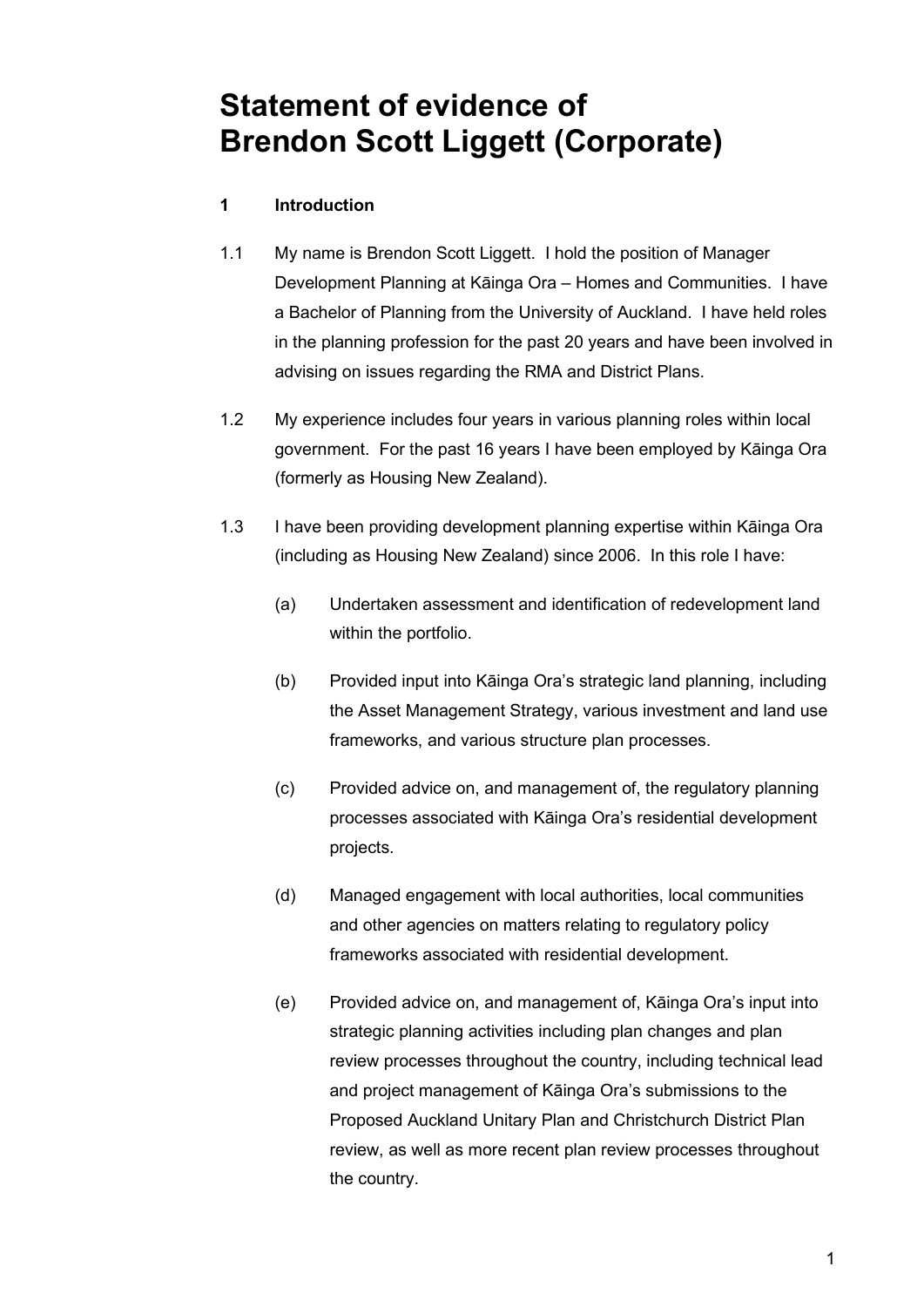#### **2 Scope of evidence**

2.1 Because this is my first statement of evidence in this particular process, I first provide some high level information about Kāinga Ora and its interest in the Central Hawke's Bay Proposed District Plan. I then provide evidence supporting Kāinga Ora's position on the urban development and noise issues raised in this hearing stream.

### **3 Background to Kāinga Ora**

- 3.1 Kāinga Ora was formed in 2019 as a statutory entity established under the Kāinga Ora-Homes and Communities Act 2019, and brings together Housing New Zealand Corporation, HLC (2017) Ltd and parts of the KiwiBuild Unit. Kāinga Ora is a Crown entity under the Crown Entities Act 2004 and is required to give effect to Government policy.
- 3.2 The first Government Policy Statement on Housing and Urban Development ("GPS-HUD") was published on 28 September 2021 and is intended to provide a shared vision and direction across housing and urban development and to guide and inform the actions of all those who contribute. It sets out how Government and other parts of the housing and urban development system will work together to realise this vision. The GPS-HUD will shape future government policy, investment and will direct Kāinga Ora's work programme.
- 3.3 Kāinga Ora is the Government's delivery agency for housing and urban development. Kāinga Ora therefore works across the entire housing spectrum to build complete, diverse communities that enable New Zealanders from all backgrounds to have similar opportunities in life. As a result, Kāinga Ora has two core roles:
	- (a) being a world class public housing landlord; and
	- (b) leading and coordinating urban development projects.
- 3.4 Kāinga Ora's statutory objective requires it to contribute to sustainable, inclusive, and thriving communities that:
	- (a) provide people with good quality, affordable housing choices that meet diverse needs;
	- (b) support good access to jobs, amenities, and services; and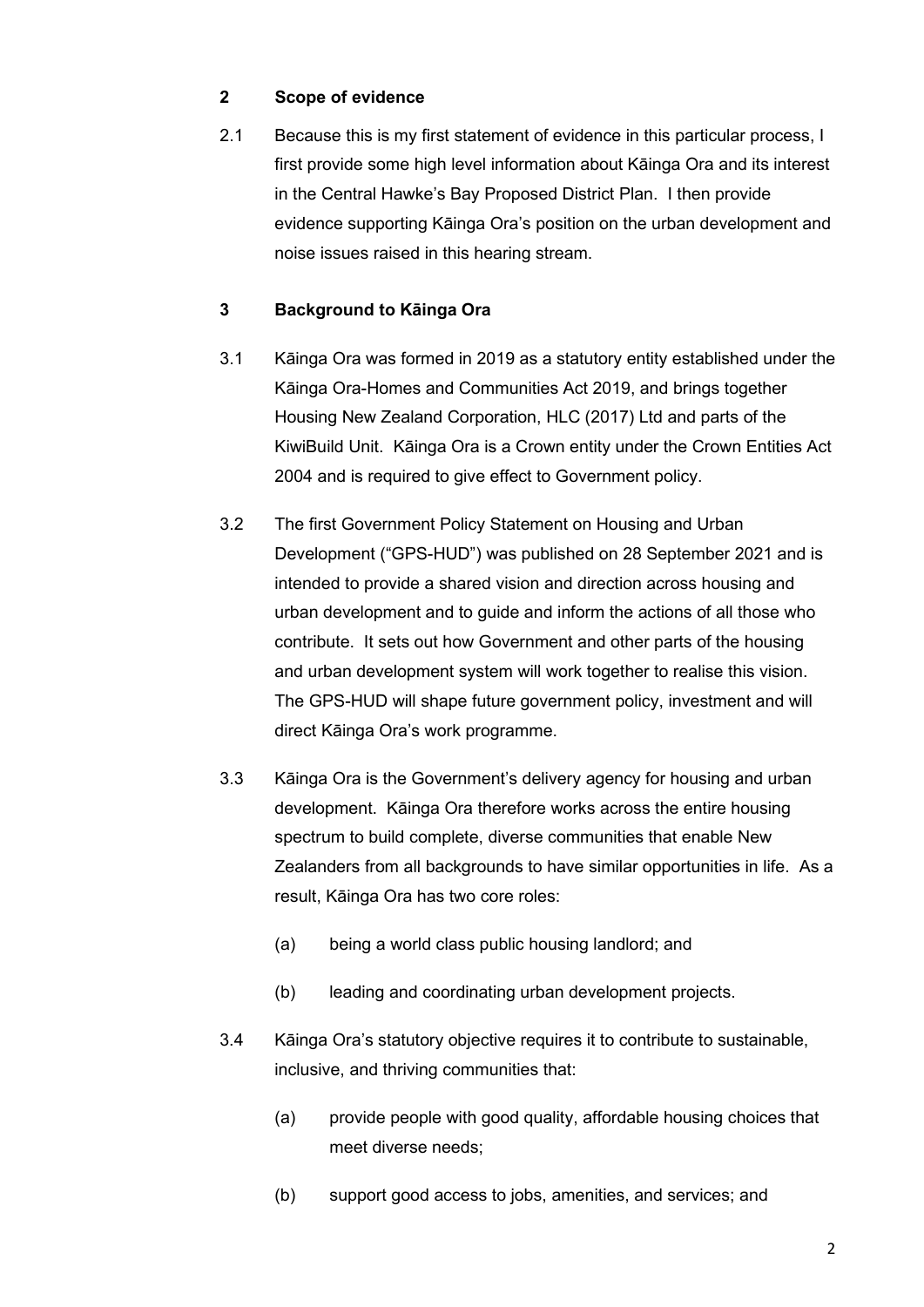- (c) otherwise sustain or enhance the overall economic, social, environmental, and cultural wellbeing of current and future generations.
- 3.5 Kāinga Ora owns or manages approximately 68,100 properties throughout New Zealand.<sup>[1](#page-3-0)</sup> This includes its Community Group and Transitional Housing.
- 3.6 In Central Hawkes Bay Kāinga Ora owns several properties in Otane, Waipawa, and Takapau. It has 33 properties in Waipukurau.

### **4 Housing Demand**

- 4.1 Kāinga Ora national statistics show that there are some broad trends emerging in terms of housing demand:
	- (a) Single parent and single-person households make up the majority of most tenanted households.
	- (b) 80% of demand on the MSD housing register is for one- and twobedroom homes.
	- (c) Increasing demand for all types and sizes of public housing generally, including larger family homes.
- 4.2 Changes in the tenant base have been reflective of changes in the demographic makeup of society, from primarily nuclear families to larger families, single parents with children and single-person households. This has meant that there has been a marked change in the type of public housing that is required by Kāinga Ora's tenant base. Demand has increased over time for:
	- (a) Single bedroom housing required for single persons, couples, the elderly or disabled; and
	- (b) Larger homes with four or more bedrooms required to house larger families.
- 4.3 Alongside this, demand for housing is generally outpacing supply. The number of applicants on the Housing Register across New Zealand has

<span id="page-3-0"></span> $1$  Annual Report 2020-2021, Kāinga Ora – Homes and Communities.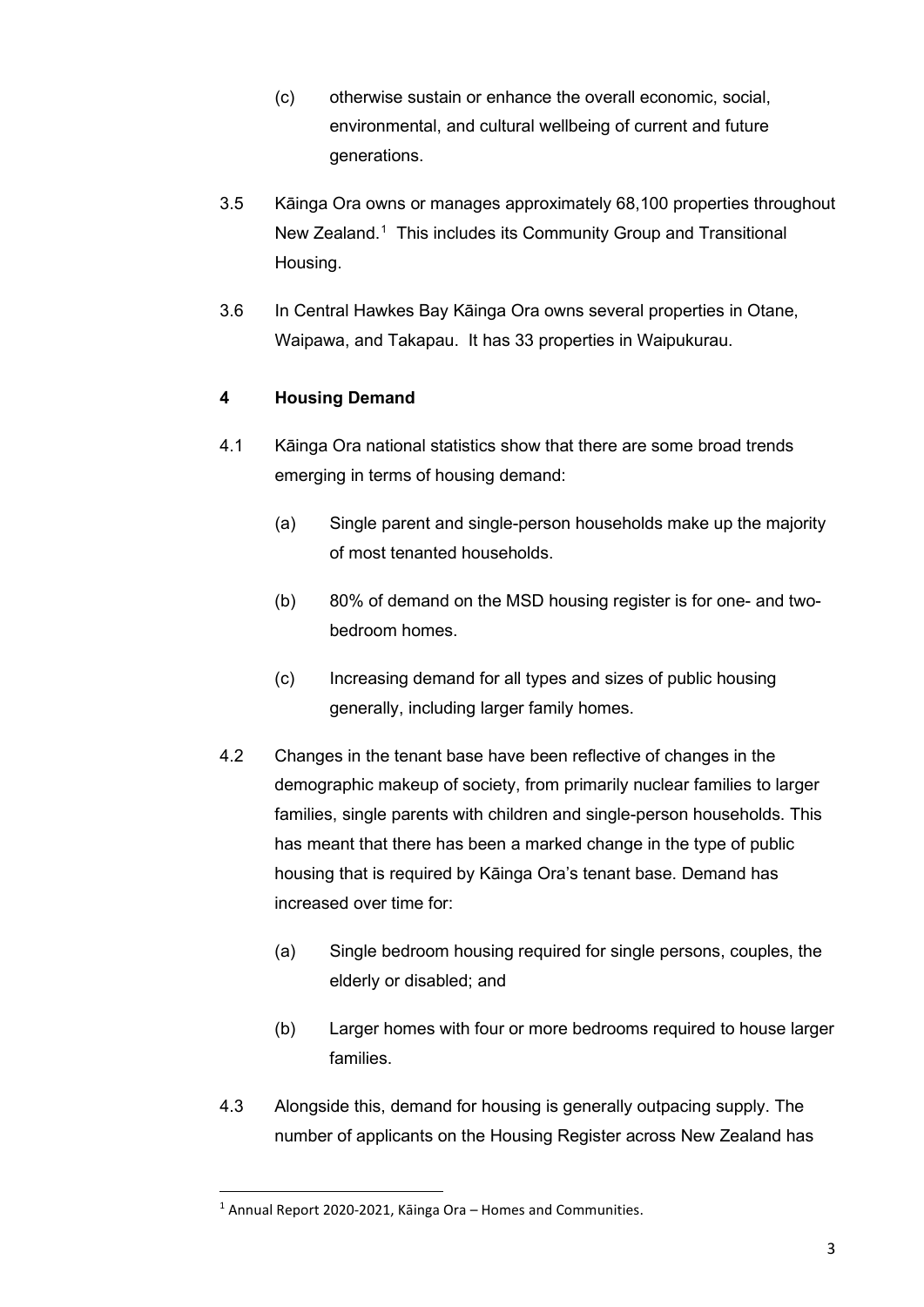increased from 3,877 applicants in June 2016 to 24,474 applicants in June 2021. In the last year alone, there has been a 32% increase in applicants on the Housing Register.

#### **5 National Planning Context**

- 5.1 Through its active involvement in plan-making and resource consenting activities across New Zealand, Kāinga Ora is also informed by national direction. Given the alignment with its own statutory objectives, Kāinga Ora works alongside other Government agencies and Councils in facilitating reform within the housing and development sectors and to ensure planning documents reflect, and appropriately give effect to, direction in the National Policy Statement for Urban Development 2020 ("NPS-UD").
- 5.2 In this regard, Kāinga Ora supports the Council's approach to seeking alignment with the NPS-UD, even though it is not a Tier 3 Local Authority. I see the following policies as important matters for the Council to implement (paraphrased):
	- (a) Planning decisions must contribute to well-functioning urban environments (Policy 1);
	- (b) Councils must provide sufficient development capacity to meet demand for housing and business land over the short, medium, and long terms (Policy 2);
	- (c) Regional Policy Statements and District Plans must enable heights and densities of urban form commensurate with the greater of: the level of accessibility to commercial activities and community services, or the relative demand for housing and business (Policy 5); and
	- (d) Plans must not set minimum car parking rate requirements, other than for accessible car parks (Policy 11).

#### **6 Urban environment issues**

6.1 Kāinga Ora's submission primarily sought changes to the Urban Form and Development, General Residential and Commercial chapters of the PDP. The submission is motivated by a concern that the provisions of these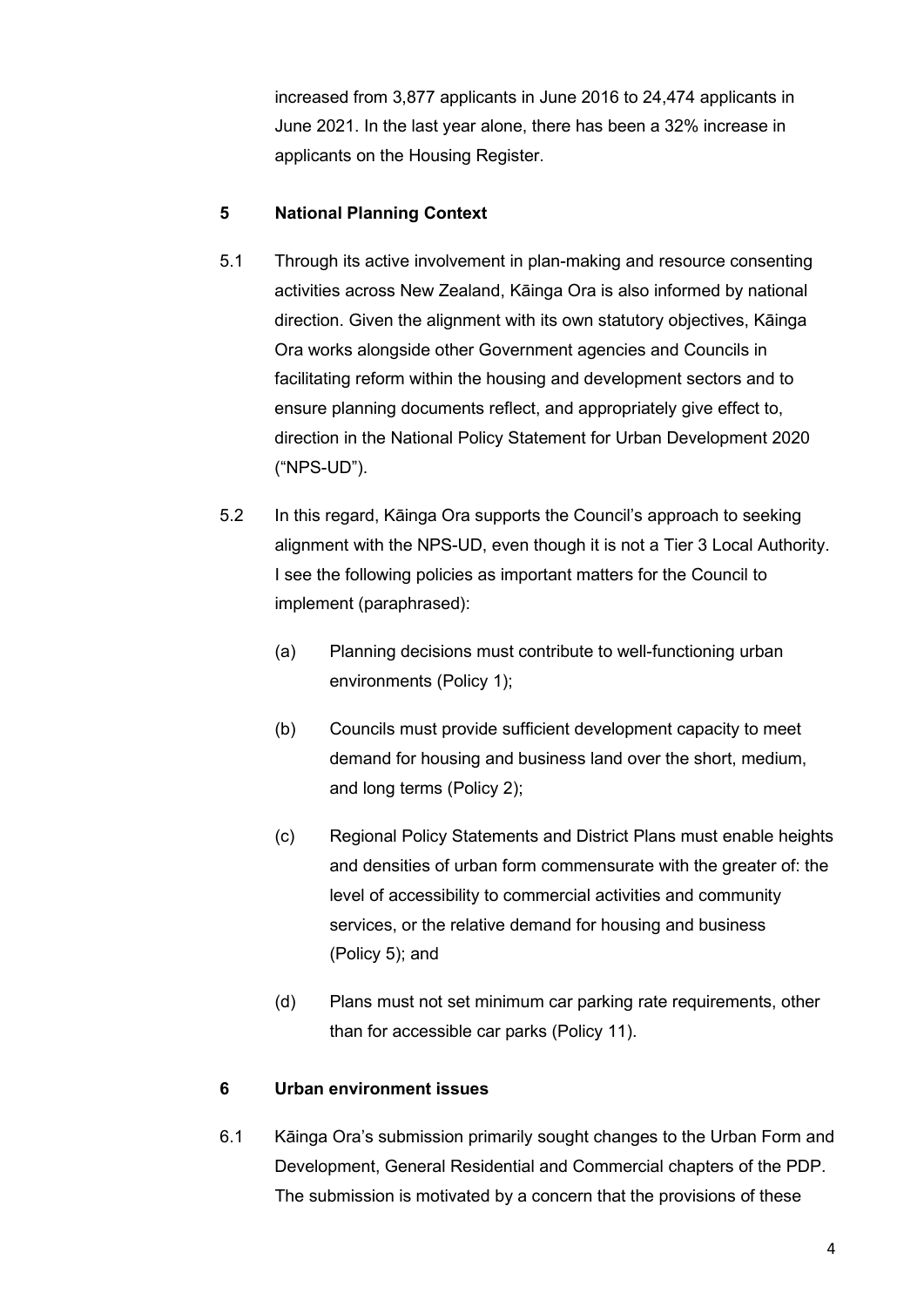chapters do not in general terms sufficiently enable adequate residential intensification nor do they sufficiently provide for housing choice.

#### **7 Noise Issues**

- 7.1 The noise provisions raise for consideration the appropriate balance to be struck in maintaining the health and amenity of residents having regard to the adverse effects that can be generated by such transport infrastructure. That involves consideration of who (i.e.: the effects generator or receiver) should be responsible for responding to and addressing any adverse health and amenity effects that may arise from the proximity of residential development and transport routes.
- 7.2 It is acknowledged that:
	- (a) Noise and vibration from transportation corridors may have the potential to adversely affect the health and well being of occupiers of noise sensitive land use activities adjacent to those corridors.
	- (b) In addition to other methods outside of the Plan, district plan rules (including terms and conditions of transport designations) may be an appropriate mechanism to manage the potential for adverse effects of noise and vibration from transportation corridors on noise sensitive land uses.
- 7.3 However, overall, Kāinga Ora opposes the extent and nature of controls proposed. It considers that the Provisions are not supported by sufficient evidence to warrant being upheld and asks that they variously be deleted or modified. It is surprised at comments in the s 42A report that suggest that Kāinga Ora should produce evidence to justify removing provisions. To the contrary, it is for the Council and transport authorities to justify provisions as the most appropriate.
- 7.4 Where Kāinga Ora diverges with the position of the transport authorities is with respect to:
	- (a) Whether there is any evidential basis establishing a reverse sensitivity effect on the transport networks;
	- (b) Whether there is any evidential basis establishing a health and wellbeing effect on noise sensitive land uses;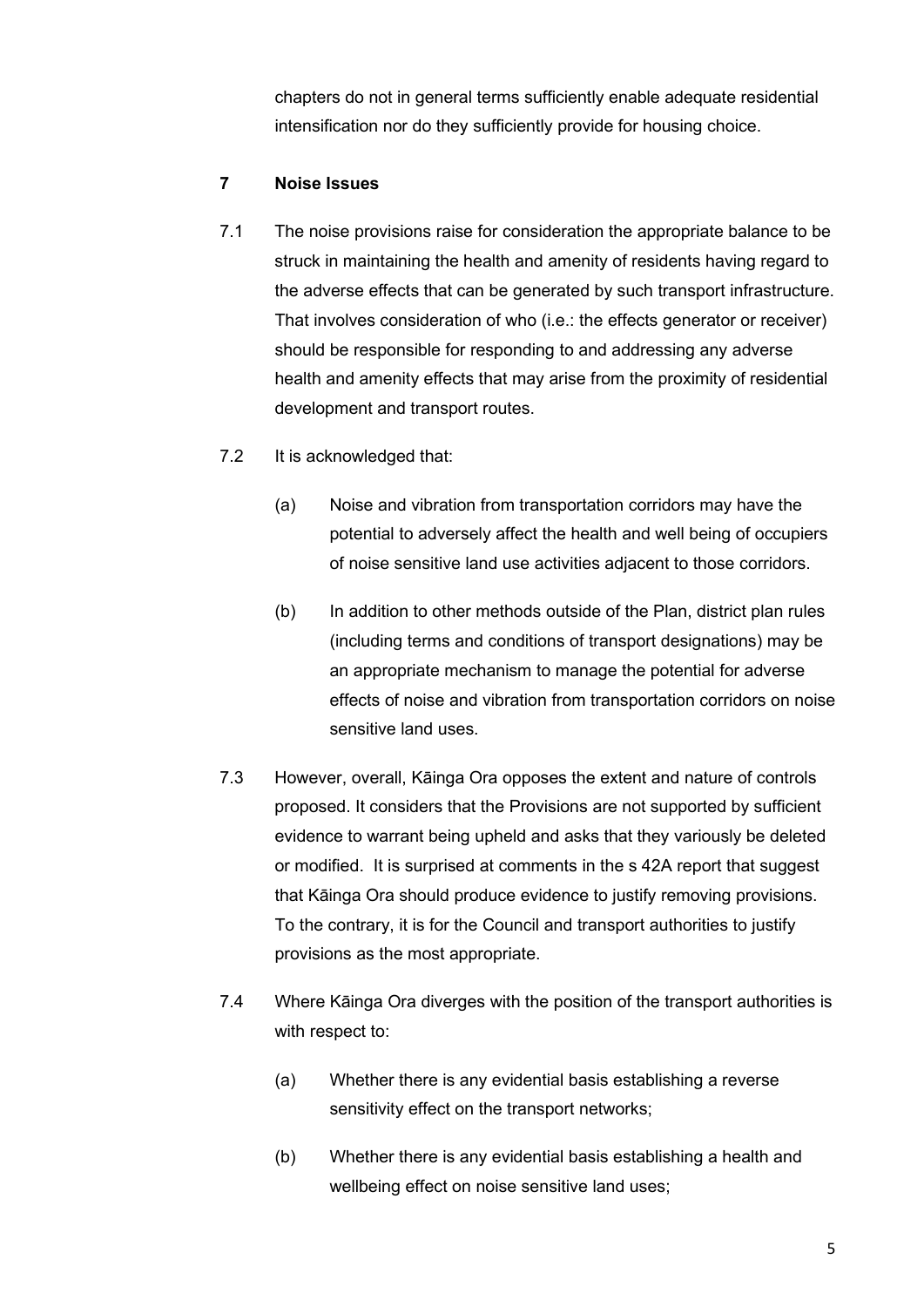- (c) Whether there is any basis for imposing controls on noise sensitive land uses in the Central Hawke's Bay;
- (d) If so, the type and spatial extent of any controls that are necessary and appropriate to manage adverse effects; and
- (e) Who should bear the burden (cost) of managing these effects, particularly in existing residential areas.
- 7.5 In relation to (a) above, I have not seen any information that demonstrates a reverse sensitivity effect arises at the interface between the transport environment and noise sensitive activities.
- <span id="page-6-0"></span>7.6 In respect to (b) above, I have not seen any information that demonstrates the actual or future level of noise exposure that will be experienced beyond the state highway / railway corridor after the best practicable option ("BPO") has been adopted to internalise effects. That is, I am not aware of evidence which establishes that the noise levels are or will be high enough to create an adverse health effect that would require mitigation once the BPO has been adopted at source. Further, I am not aware of evidence that demonstrates that the expansive proposed margins along the state highway and rail networks are required to manage noise levels.
- 7.7 In respect of (c), I do not consider there is an ability to assess in section 32 terms whether there is a basis for imposing controls without, as starting point, the information in paragraph [7.6](#page-6-0) above.
- 7.8 In relation to (d) and (e), Kāinga Ora's view is that the issue could be managed through:
	- (a) The Transport Authorities mitigating their effects at source and as far as is practicable (e.g.: by adopting the Best Practicable Option) ("At Source Mitigation").
	- (b) Undertaking works in areas where noise sensitive land uses exist or are provided for by the underlying zoning, and, only where necessary introducing controls in the receiving environment to deal with effects that cannot be internalised following the adoption of the BPO ("Receiving Environment Mitigation").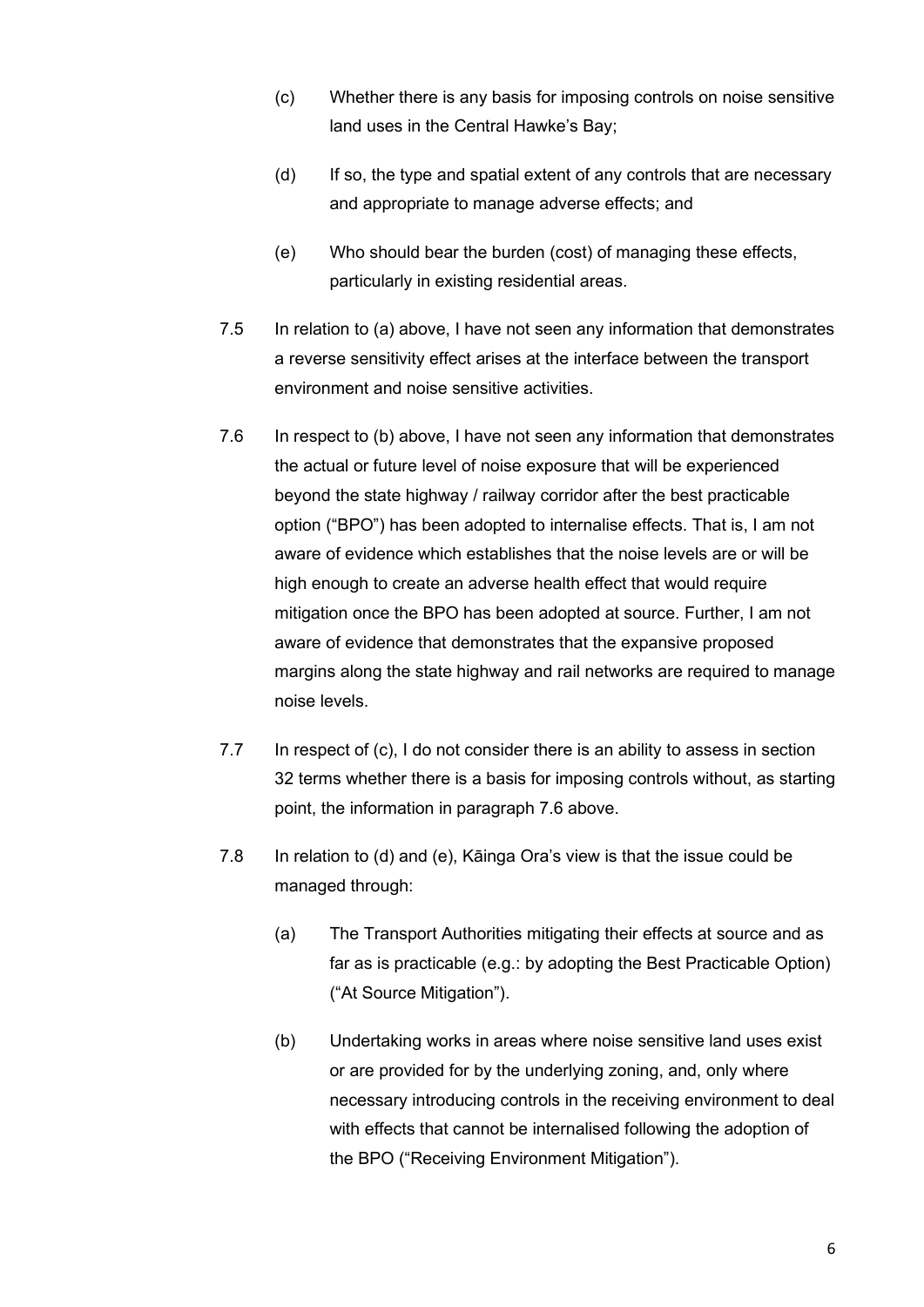- <span id="page-7-0"></span>7.9 Kāinga Ora considers there are a range of mechanisms that might be used to reduce the generation at source and to attenuate potential adverse effects in the receiving environment, for example:
	- (a) Removing or reducing the nuisance at source (e.g.: by improving the quality of the road or rail surface, imposing speed limits and implementing maintenance and repair regimes that minimise noise and vibration and prevent them from increasing over time, managing networks to limit the potential for sleep disturbance where possible);
	- (b) Reducing transfer of noise beyond the source and overall noise levels received by sensitive activities through constructing walls or bunds;
	- (c) Undertaking mitigation works in the sensitive receiving activities (e.g.: acoustic insulation and ventilation systems; and structural measures to absorb and mitigate potential vibration); or
	- (d) Ensuring that new greenfields (e.g.: rural) land adjacent to existing noise and vibration sources is not zoned for sensitive urban activities unless suitable mitigation measures are incorporated as part of the proposal for new urban zoning.
- 7.10 In Kāinga Ora's view, mitigation should be the physical and/or financial responsibility of the infrastructure providers and landowner/developers as follows. It is appreciated that this allocation of responsibility will require a broader range of methods than the provisions that are subject to this hearing and that such a regime would most appropriately be introduced through other methods outside of the plan:
	- (a) The landowner/developer should be responsible where landuse zoning is changed from providing for non sensitive land uses to enabling noise sensitive land uses adjacent to an existing transportation corridor (e.g.: through a plan change to introduce urban zoning on land alongside an existing major transport route where the land was previously zoned rural or industrial).
	- (b) The transport authorities should be responsible for mitigating potential adverse health effects of noise and vibration on adjacent sensitive land uses where: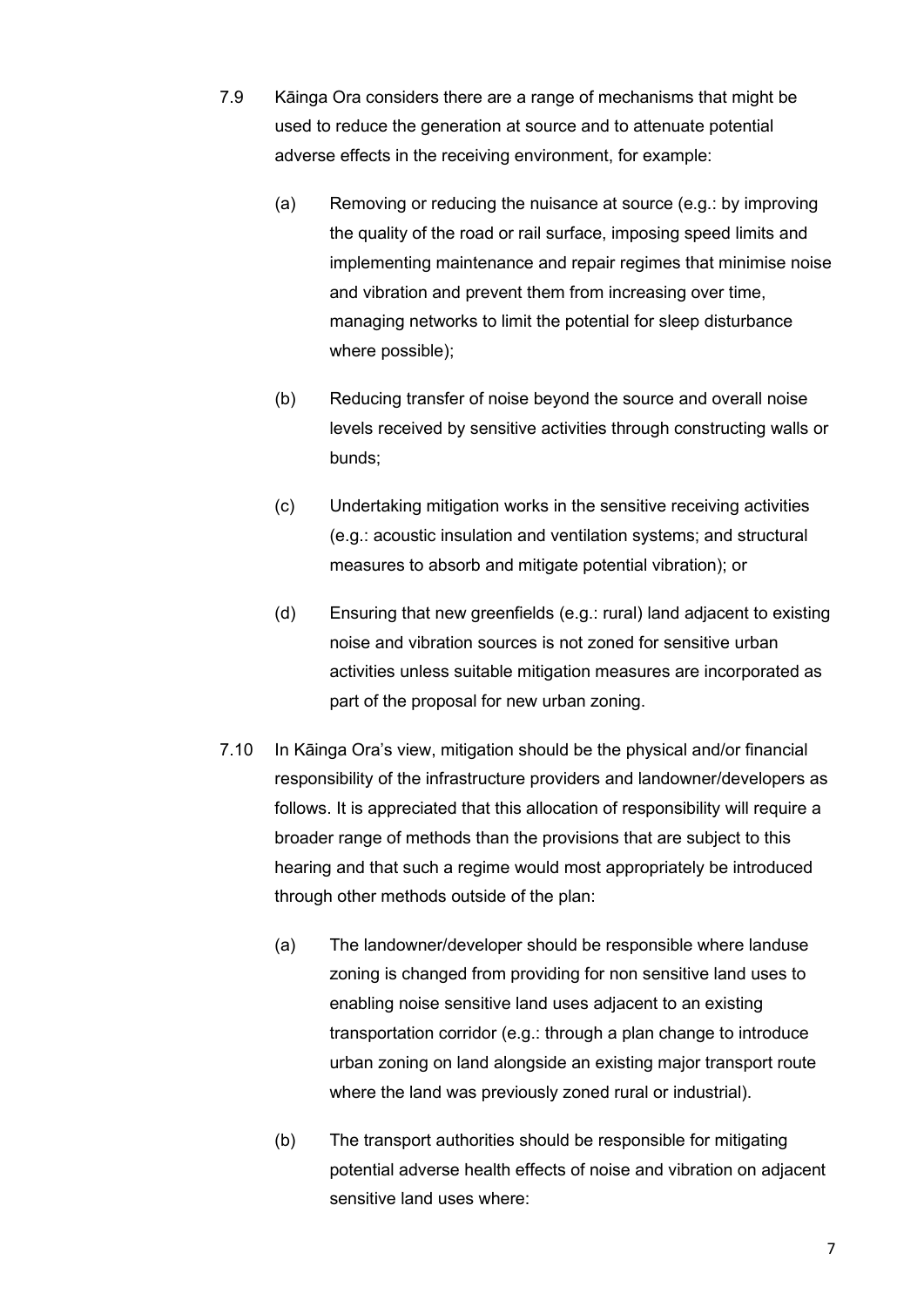- (i) New infrastructure is constructed or existing infrastructure is upgraded (for example, road upgrades involving additional traffic lanes and/or upgrades which have the effect of bringing traffic noise closer to existing sensitive activities).
- (ii) A noise sensitive land use exists adjacent to an existing transportation corridor and that land use is to be retained, expanded, intensified or renovated; or
- (iii) If land is rezoned from a zone that primarily facilitates development for noise sensitive land use activities to a zone that enables the intensification of such sensitive land use activities next to existing transportation corridors.
- (c) Where the situation in (a) arises (i.e. rezoning of land from a zone that does not primarily facilitate development for noise sensitive land use activities to an urban zone primarily facilitating the development of new noise sensitive land use activities next to existing transportation corridors) then:
	- (i) Any decision whether to rezone land should take account of potential incompatibility between the incoming noise sensitive land use activities and the existing transport corridor.
	- (ii) Where land is rezoned and noise walls or bunds are required in order to ensure an appropriate noise environment for that rezoned land, the developer/landowner should fund the construction and maintenance of the wall or bund.
	- (iii) Where land is rezoned, the new urban zone provisions may require mitigation measures such as those identified above to be incorporated into any new noise sensitive activities, at the cost of the developer/landowner.
	- (iv) Once land has been rezoned:
		- (A) The transport authority should mitigate noise and vibration effects through the items listed in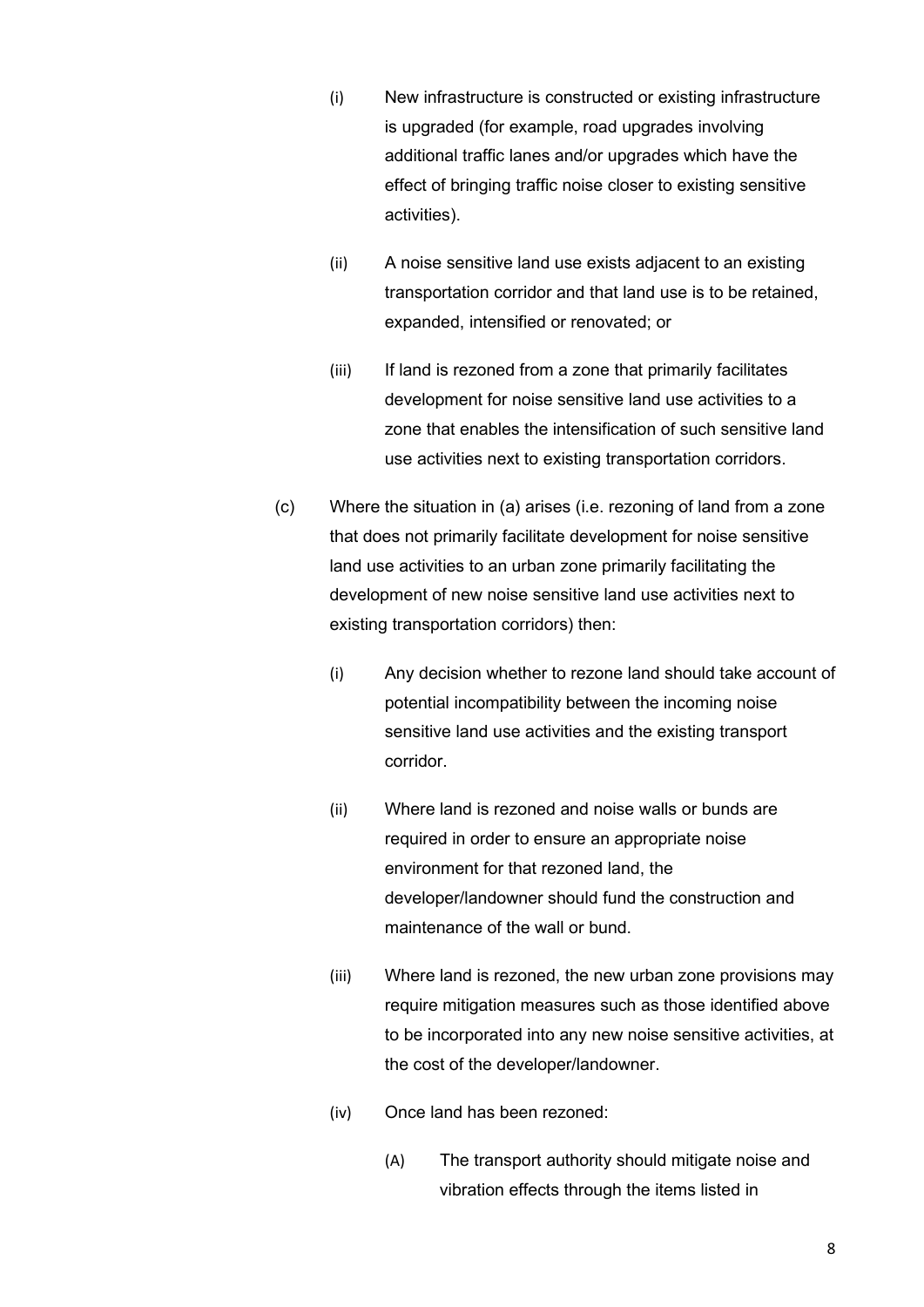paragraph [7.9](#page-7-0) above, with maintenance and repair being undertaken at all times; and

(B) Additional measures (including those specified in paragraph [7.9](#page-7-0)(b) and (c)) may need to be implemented by transport authorities over time where traffic intensity on the road or railway changes, with the consequence that potential adverse health effects may arise from increased levels of noise and/or vibration.

## **8 Background to Kāinga Ora's involvement in issues regarding noise and vibration controls nationwide**

- 8.1 While the NPS-UD directive has made resolving these issues particularly important, the issue is not a new one, or particular to Central Hawkes Bay. There has been ongoing discussion between Waka Kotahi, Kiwi Rail and Kāinga Ora as to the need for and appropriate content of such provisions in district planning documents and plan reviews throughout New Zealand.
- 8.2 Waka Kotahi, KiwiRail and Kāinga Ora are currently involved in the following proceedings regarding similar provisions:
	- (a) Environment Court appeals by Waka Kotahi and KiwiRail against the decision of the commissioners on Whangarei City Council's Urban and Services Plan Changes who declined to introduce such provisions (currently subject to mediation with a proposed timetable for additional work to be undertaken).
	- (b) First instance hearings on Christchurch Plan Change 5 (in respect of which the hearing on this topic has been adjourned to enable discussions to occur).
	- (c) Submissions on the Selwyn Proposed District Plan.
	- (d) First instance hearings on the New Plymouth Proposed District Plan (in respect of which the hearing on this topic has been delayed to enable discussions to occur).
	- (e) First instance hearings on the Porirua Proposed District Plan.